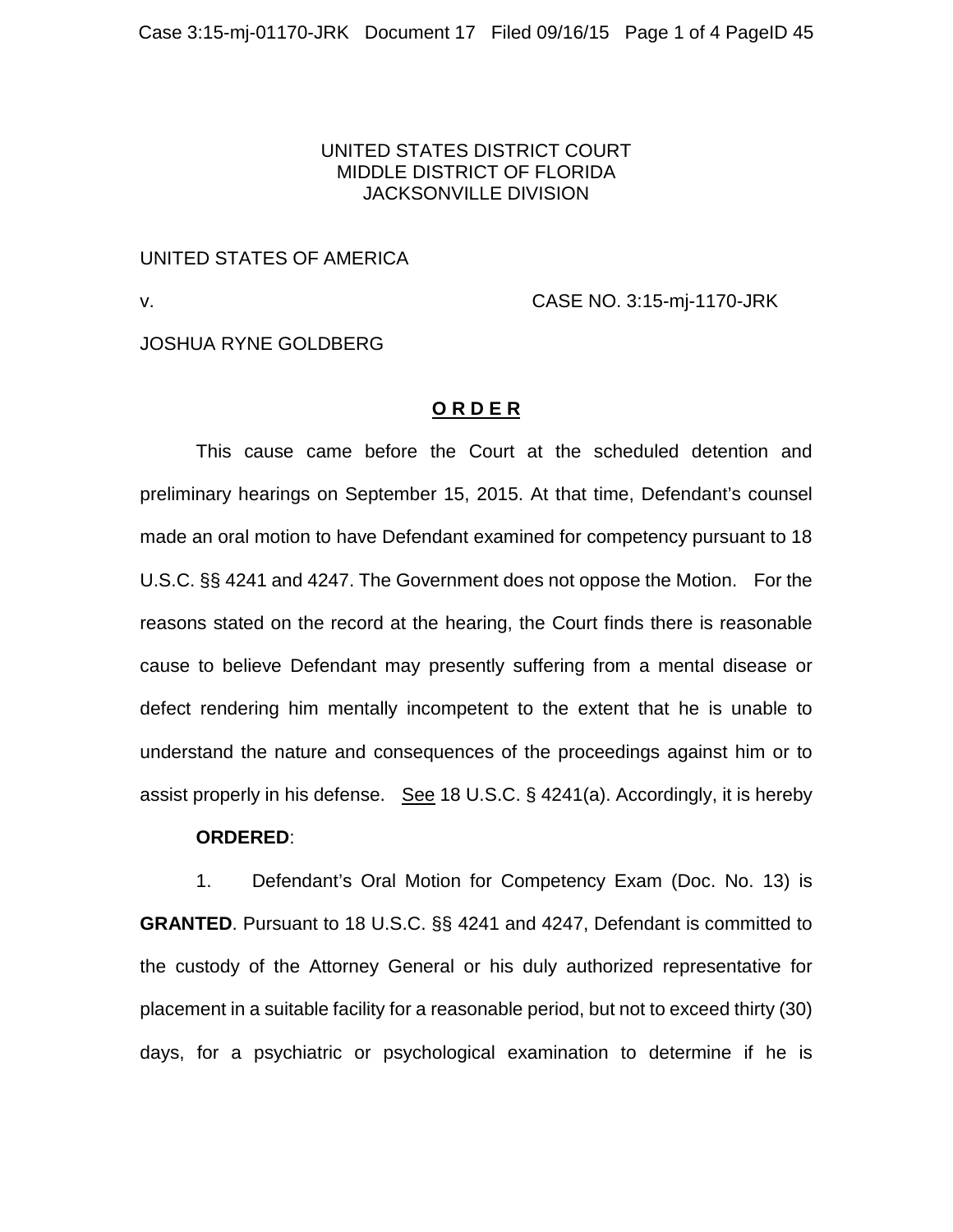competent to stand trial. Unless impracticable, the psychiatric or psychological examination shall be conducted at the Federal Medical Center in Butner, North Carolina. A licensed or certified psychiatrist or psychologist or, if deemed appropriate by the director of the facility, more than one such examiner, shall conduct the examination. The director of the facility may apply to this Court for a reasonable extension of time, but not to exceed fifteen (15) days, upon a showing of good cause that additional time is necessary to observe and evaluate Defendant.

2. The examiner shall assess Defendant's ability to understand the nature and consequences of the proceedings against him and his ability to assist properly in his defense. Upon completion of the examination, the examiner shall promptly prepare a written report that specifically includes the following items:

- (1) Defendant's history and present symptoms;
- (2) a description of the psychiatric, psychological, and medical tests that were employed and their results;
- (3) the examiner's findings;
- (4) the examiner's opinions as to diagnosis and prognosis; and
- (5) whether Defendant is suffering from a mental disease or defect rendering him mentally incompetent to the extent that he is unable to understand the nature and consequences of

2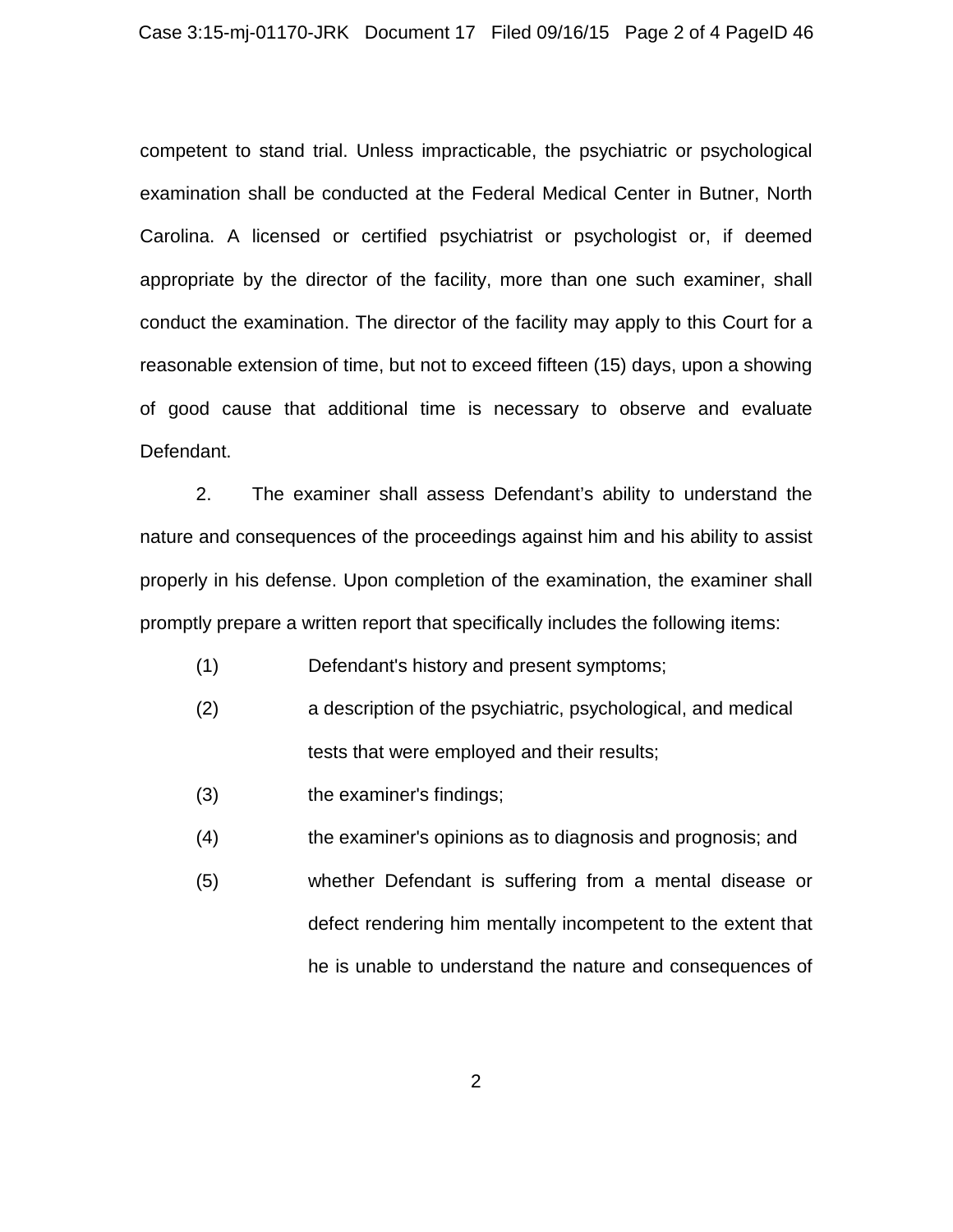the proceedings against him or to assist properly in his defense.

With regard to item (5), the examiner shall answer the following additional questions:

- (a) Does Defendant have present sufficient ability to consult with his counsel with a reasonable degree of rational understanding?
- (b) Does Defendant have a rational as well as a factual understanding of the proceedings against him?

The examiner shall furnish the report to James R. Klindt, United States Magistrate Judge, 300 North Hogan Street, Suite 5-111, Jacksonville, Florida 32202, with copies to Paul Shorstein, Esquire, 6550 St. Augustine Road, Suite 303, Jacksonville, Florida 32217, and to Kevin C. Frein, Assistant United States Attorney, United States Attorney's Office, 300 North Hogan Street, Suite 700, Jacksonville, Florida 32202.

3. The United States Marshal for this District shall transport or make arrangements for the transport of Defendant to the designated suitable facility for the purpose of the examination and, upon completion of the examination, the United States Marshal shall return or make arrangements for the return of Defendant to a detention facility near Jacksonville, Florida.

3